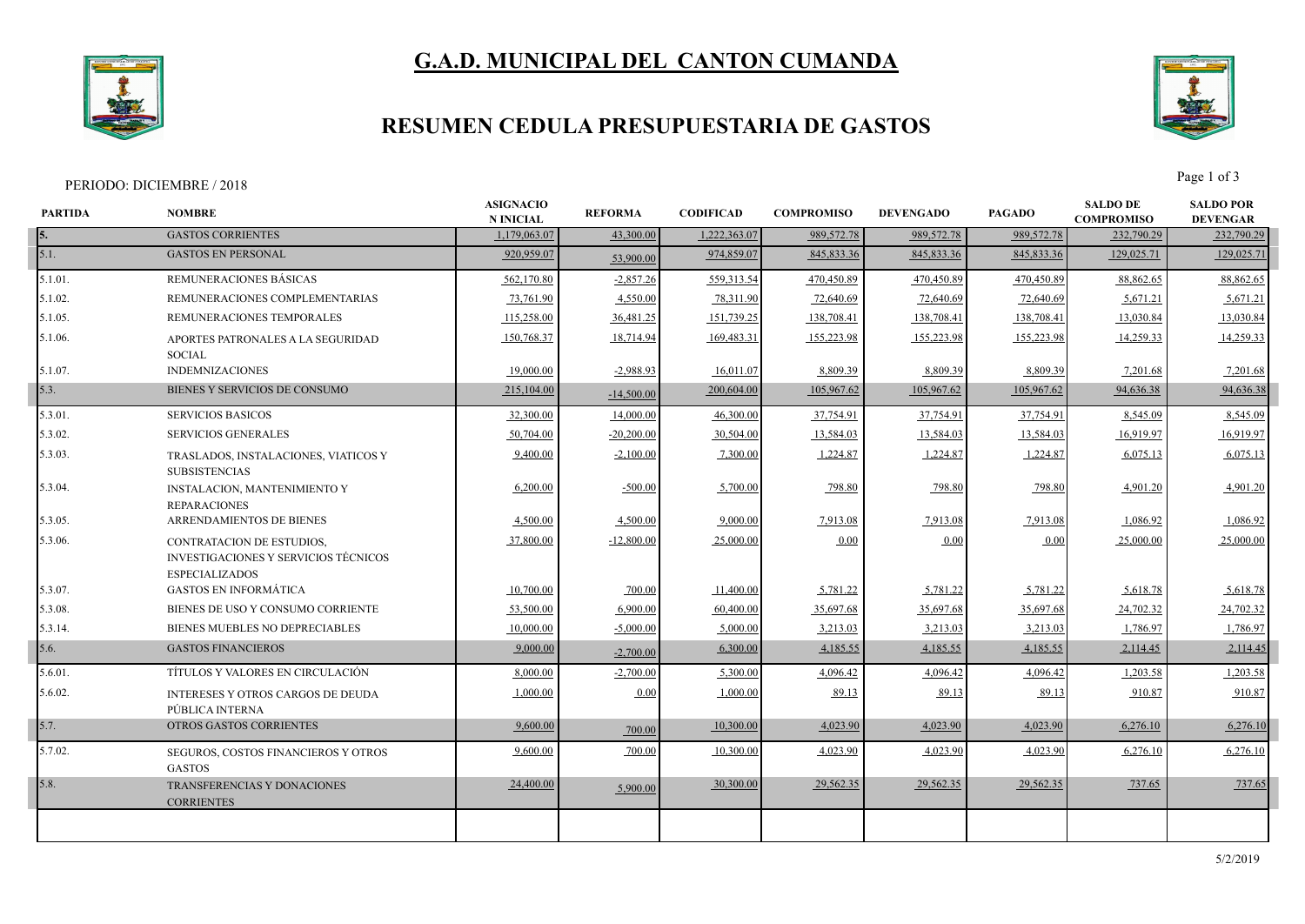# **G.A.D. MUNICIPAL DEL CANTON CUMANDA**



### **RESUMEN CEDULA PRESUPUESTARIA DE GASTOS**



#### PERIODO: DICIEMBRE / 2018 Page 2 of 3

| <b>PARTIDA</b> | <b>NOMBRE</b>                                                                         | <b>ASIGNACIO</b><br><b>N INICIAL</b> | <b>REFORMA</b> | <b>CODIFICAD</b> | <b>COMPROMISO</b> | <b>DEVENGADO</b> | <b>PAGADO</b> | <b>SALDO DE</b><br><b>COMPROMISO</b> | <b>SALDO POR</b><br><b>DEVENGAR</b> |
|----------------|---------------------------------------------------------------------------------------|--------------------------------------|----------------|------------------|-------------------|------------------|---------------|--------------------------------------|-------------------------------------|
| 5.8.01.        | TRANSFERENCIAS CORRIENTES AL SECTOR<br>PÚBLICO                                        | 24,400.00                            | 5,900.00       | 30,300.00        | 29,562.35         | 29,562.35        | 29,562.35     | 737.65                               | 737.65                              |
|                | <b>GASTOS DE INVERSIÓN</b>                                                            | 3,685,247.57                         | 234,262.02     | 3,919,509.59     | 2,065,415.63      | 2,065,415.63     | 2,065,099.02  | 1,854,093.96                         | 1,854,093.96                        |
| 7.1.           | <b>GASTOS EN PERSONAL PARA INVERSIÓN</b>                                              | 679,903.01                           | $-7,300.00$    | 672,603.01       | 568,214.86        | 568,214.86       | 568,214.86    | 104,388.15                           | 104,388.15                          |
| 7.1.01.        | REMUNERACIONES BÁSICAS                                                                | 379,380.00                           | 0.00           | 379,380.00       | 321,481.45        | 321,481.45       | 321,481.45    | 57,898.55                            | 57,898.55                           |
| 7.1.02.        | REMUNERACIONES COMPLEMENTARIAS                                                        | 63,111.25                            | 0.00           | 63,111.25        | 55,261.01         | 55,261.0         | 55,261.0      | 7,850.24                             | 7,850.24                            |
| 7.1.05.        | REMUNERACIONES TEMPORALES                                                             | 111,312.00                           | 300.00         | 111,612.00       | 98,925.20         | 98,925.20        | 98,925.20     | 12,686.80                            | 12,686.80                           |
| 7.1.06.        | APORTES PATRONALES A LA SEGURIDAD<br><b>SOCIAL</b>                                    | 109,099.76                           | $-8,000.00$    | 101,099.76       | 85,947.34         | 85,947.34        | 85,947.34     | 15,152.42                            | 15,152.42                           |
| 7.1.07.        | <b>INDEMNIZACIONES</b>                                                                | 17,000.00                            | 400.00         | 17,400.00        | 6,599.86          | 6,599.86         | 6,599.86      | 10,800.14                            | 10,800.14                           |
| 7.3.           | BIENES Y SERVICIOS PARA INVERSIÓN                                                     | 850,048.20                           | 60,262.34      | 910,310.54       | 684,777.18        | 684,777.18       | 684,460.57    | 225,533.36                           | 225,533.36                          |
| 7.3.01.        | <b>SERVICIOS BÁSICOS</b>                                                              | 0.00                                 | 4,000.00       | 4.000.00         | 2,902.84          | 2,902.84         | 2,902.84      | 1,097.16                             | 1,097.16                            |
| 7.3.02.        | <b>SERVICIOS GENERALES</b>                                                            | 58,000.00                            | 8,000.00       | 66,000.00        | 33,159.66         | 33,159.66        | 33,159.66     | 32,840.34                            | 32,840.34                           |
| 7.3.03.        | TRASLADOS, INSTALACIONES , VIÁTICOS Y                                                 | 4,200.00                             | 0.00           | 4,200.00         | 529.15            | 529.15           | 529.15        | 3,670.85                             | 3,670.85                            |
| 7.3.04.        | <b>SUBSISTENCIAS</b><br><b>INSTALACIONES, MANTENIMIENTOS Y</b><br><b>REPARACIONES</b> | 110,500.00                           | 33,800.00      | 144,300.00       | 114,361.03        | 114,361.03       | 114,044.43    | 29,938.97                            | 29,938.97                           |
| 7.3.05.        | <b>ARRENDAMIENTO DE BIENES</b>                                                        | 11,000.00                            | 0.00           | 11,000.00        | 0.00              | 0.00             | 0.00          | 11,000.00                            | 11,000.00                           |
| 7.3.06.        | CONTRATACIONES DE ESTUDIOS E<br><b>INVESTIGACIONES</b>                                | 25,500.00                            | $-3,000.00$    | 22,500.00        | 3,069.84          | 3,069.84         | 3,069.84      | 19,430.16                            | 19,430.16                           |
| 7.3.07.        | <b>GASTOS EN INFORMÁTICA</b>                                                          | 2,500.00                             | 0.00           | 2,500.00         | 423.81            | 423.81           | 423.81        | 2,076.19                             | 2,076.19                            |
| 7.3.08.        | BIENES DE USO Y CONSUMO DE INVERSIÓN                                                  | 618,348.20                           | 9,462.34       | 627,810.54       | 518,449.25        | 518,449.25       | 518,449.24    | 109,361.29                           | 109,361.29                          |
| 7.3.14.        | BIENES MUEBLES NO DEPRECIABLES                                                        | 20,000.00                            | 8,000.00       | 28,000.00        | 11,881.60         | 11,881.60        | 11,881.60     | 16,118.40                            | 16,118.40                           |
| 7.5.           | <b>OBRAS PUBLICAS</b>                                                                 | 1,780,334.36                         | 301,799.68     | 2,082,134.04     | 601,682.67        | 601,682.67       | 601,682.67    | 1,480,451.37                         | 1,480,451.37                        |
| 7.5.01.        | <b>OBRAS DE INFRAESTRUCTURA</b>                                                       | 1,760,334.36                         | 273,164.13     | 2,033,498.49     | 563,866.54        | 563,866.54       | 563,866.54    | 1,469,631.95                         | 1,469,631.95                        |
| 7.5.04.        | OBRAS EN LÍNEAS, REDES E INSTALACIONES<br><b>ELÉCTRICAS</b>                           | 20,000.00                            | 28,635.55      | 48,635.55        | 37,816.13         | 37,816.13        | 37,816.13     | 10,819.42                            | 10,819.42                           |
| 7.7.           | OTROS GASTOS DE INVERSIÓN                                                             | 50,000.00                            | $-11,500.00$   | 38,500.00        | 23,547.40         | 23,547.40        | 23,547.40     | 14,952.60                            | 14,952.60                           |
| 7.7.02.        | SEGUROS, COSTOS FINANCIEROS Y OTROS<br><b>GASTOS</b>                                  | 50,000.00                            | $-11,500.00$   | 38,500.00        | 23,547.40         | 23,547.40        | 23,547.40     | 14,952.60                            | 14,952.60                           |
| 7.8.           | TRANSFERENCIAS Y DONACIONES PARA<br><b>INVERSIÓN</b>                                  | 324,962.00                           | $-109,000,00$  | 215,962.00       | 187, 193.52       | 187, 193.52      | 187, 193.52   | 28,768.48                            | 28,768.48                           |
|                |                                                                                       |                                      |                |                  |                   |                  |               |                                      |                                     |
|                |                                                                                       |                                      |                |                  |                   |                  |               |                                      |                                     |